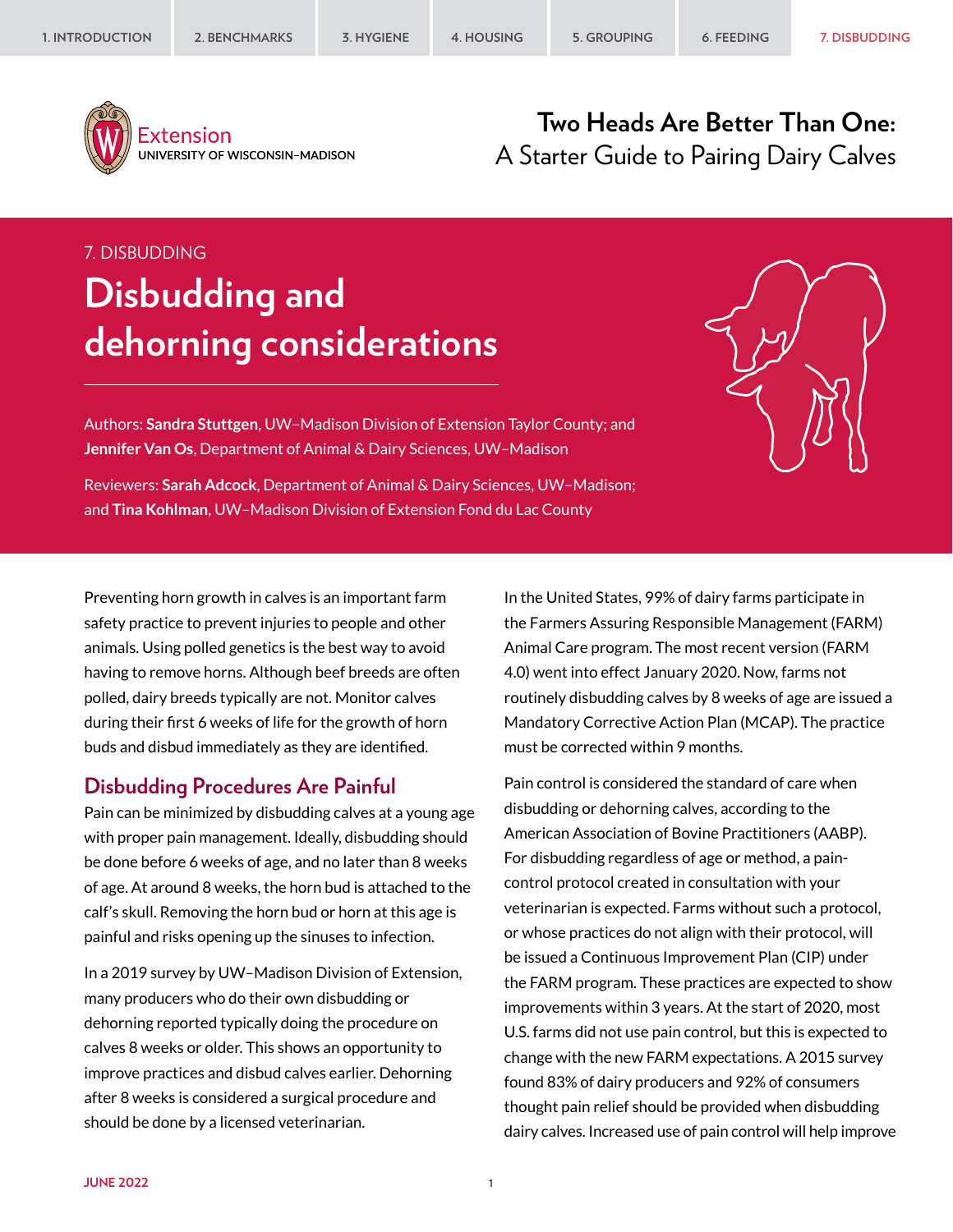calf welfare and consumer confidence in dairy farming.

All drugs mentioned in this article require a veterinary prescription and should be used only in the context of a valid Veterinarian/Client/Patient Relationship (VCPR). Organic producers should consult their certifying agency for the list of approved products for local anesthesia and pain management for disbudding or dehorning.

#### **Disbudding Methods**

Acceptable methods for disbudding include application of caustic paste on calves up to 2 weeks old or an electric or gas hot iron to destroy the horn-producing cells on calves less than 8 weeks old. Both methods require proper training and oversight so disbudding is complete.

For young calves, using a hot iron requires greater labor and restraint than using caustic paste. Hot irons are also associated with the smell of burnt hair. Caustic paste should be applied within the first few days of life and is less effective and discouraged after the calf is 2 weeks old. There is potential for damage to calves' eyes and skin from caustic paste. Improper application or runoff can cause incomplete disbudding, requiring dehorning at a later age.

### **Considerations for Pair or Group Housing**

Proper restraint is needed when disbudding calves, regardless of whether they are housed individually or in pairs or groups. For pair- or group-housed calves, loose calves may interfere with the disbudding of other calves. In addition, calves housed in groups may transfer caustic paste onto each other. An option is to administer a sedative in consultation with your veterinarian. Some farms initially house calves individually before forming pairs or moving them to groups. On those farms, an option is to disbud calves while they are still housed individually to reduce interference by other calves.

## **Steps for Using a Hot Iron**

- <span id="page-1-1"></span>1. Nonsteroidal anti-inflammatory drugs (NSAIDs) are recommended in addition to local anesthesia [\(see Step](#page-2-0)  [4](#page-2-0)) to reduce the inflammation and associated pain after disbudding.
	- Meloxicam is an oral tablet available with a veterinary prescription. This is the recommended NSAID for disbudding and is easy to administer with a long duration of action. The peak action of Meloxicam occurs 12 hours after administration. An option is to administer at the milk feeding before disbudding. Meloxicam for pain management in animals is considered extra-label drug use through the VCPR. Consult your veterinarian for proper dosage. Use of oral meloxicam results in a 21-day meat withhold.
	- Flunixin is an anti-inflammatory drug to help alleviate pain by reducing the inflammation caused by disbudding. To alleviate pain after the disbudding procedure, repeated dosing of flunixin is needed. Consult your veterinarian for proper dosage. This drug is given IV only and results in a 4-day meat withhold. Do not use it intramuscularly or subcutaneously. Withdrawal times have not been established in preruminant calves. Flunixin should not be given to veal calves.
- 2. Restrain the calf's head using a halter or head restraint ([Figure 1\)](#page-1-0). Meanwhile, preheat the butane or electric calf dehorner. As the dehorner preheats, keep it away from all flammable material.



*Credit: Sarah Adcock, UW–Madison*

<span id="page-1-0"></span>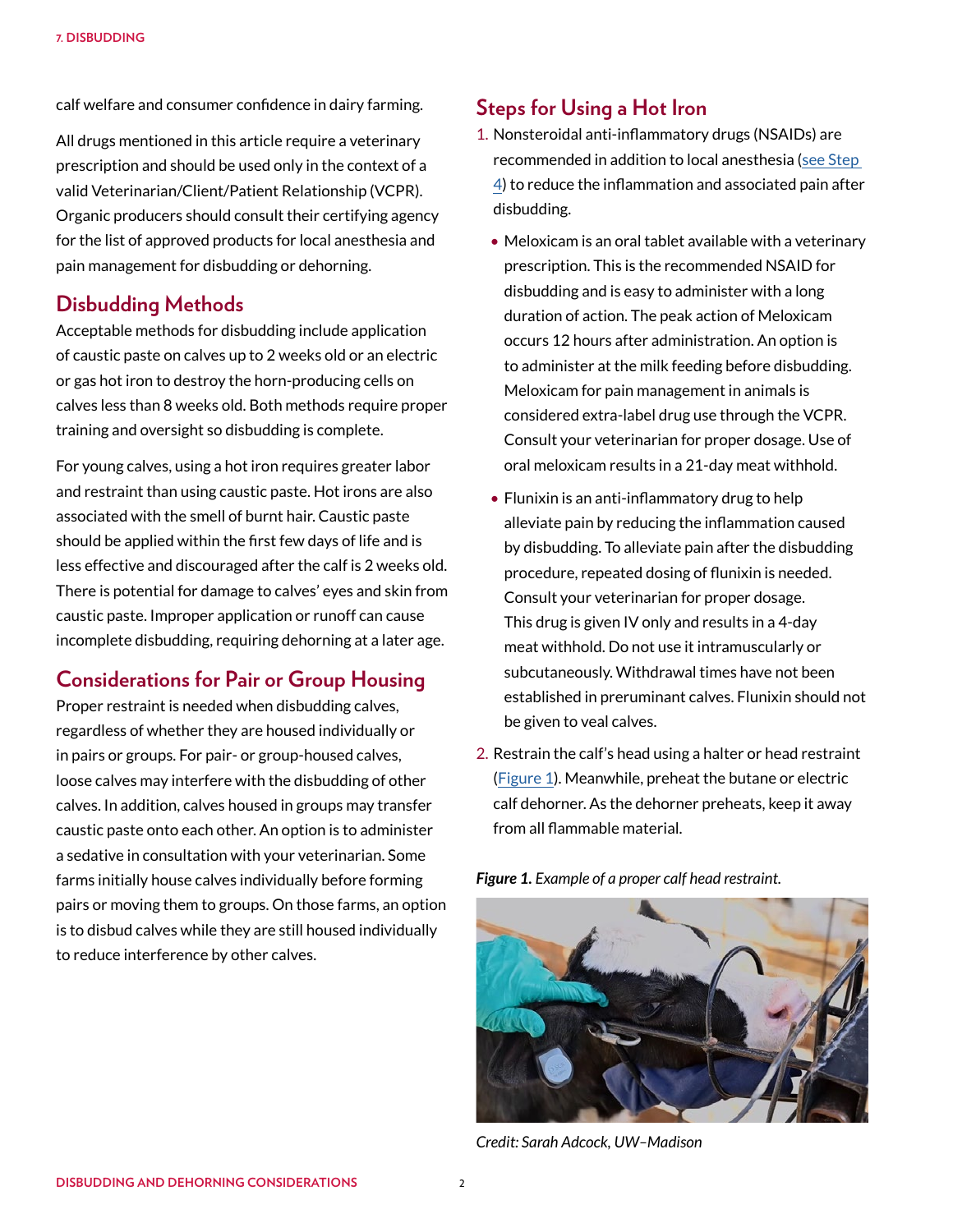- 3. Clip the hair to expose each horn bud.
- <span id="page-2-0"></span>4. Inject local anesthesia using a cornual nerve block on both sides of the head. This reduces the acute pain and discomfort associated with hot iron disbudding. The cornual nerve is located between the lateral aspect of the eye and the base of the horn bud, just below the bony ridge formed by the frontal bone ([Figure 2\)](#page-2-1).

Palpate the ridge between the eye and the horn bud. Slide a 20- to 22-gauge, half-inch needle below the ridge at the midpoint between the eye and the horn bud. Inject 2% lidocaine subcutaneously. Consult your veterinarian for proper dosage. Lidocaine is available with a veterinary prescription. Using lidocaine results in a 4-day meat withhold. The injection should be done 5 to 20 minutes before application of the hot iron. Practice the injection technique with your veterinarian.

<span id="page-2-1"></span>*Figure 2. Local anesthesia blocks the cornual nerve, reducing pain during disbudding. To ensure proper placement and dosage, consult a veterinarian within the context of the VCPR.*



- 5. Test the effectiveness of the nerve block before proceeding by pricking around the base of the horn bud with a needle. If the calf responds, wait a bit longer or inject more lidocaine.
- 6. Use a device with a diameter just larger than the horn base. This will cauterize the skin immediately surrounding the horn bud. Apply minimal pressure and rock gently back-and-forth until a copper-colored ring forms. This takes approximately 5 to 20 seconds.

Do not leave the hot iron in place for much longer, especially on young calves. There is little chance of regrowth when the cauterized skin is loose or movable when touched after the procedure.

7. The horn bud will slough off in approximately 3 weeks. Complete healing takes 9 weeks.

#### **Steps for Using Caustic Paste**

- 1. Use an NSAID as described in [Step 1](#page-1-1) above.
- 2. Restrain the calf's head using a halter or head restraint.
- 3. Clip the hair to expose each horn bud.
- 4. Inject a nerve bock as described in [Step 4](#page-2-0) above.
- 5. Apply petroleum jelly in a ring around the horn bud to keep the paste within the correct area.
- 6. Apply paste with gloved hands.
- 7. To prevent smearing after application, keep calves separated for at least 1 hour and out of the rain for at least 6 hours after applying paste. An additional option is to cover each pasted bud with duct tape or vet wrap.
- 8. Vinegar may be used to neutralize caustic paste inadvertently applied to the calf or the handler.

#### **References**

- Adcock, S.A. & C.B. Tucker. 2018. The effect of disbudding age on healing and pain sensitivity in dairy calves. *J. Dairy Sci.* 101:10361-10373.
- American Association of Bovine Practitioners. 2019. Dehorning guidelines. [https://aabp.org/Resources/](https://aabp.org/Resources/AABP_Guidelines/Dehorning-2019.pdf) [AABP\\_Guidelines/Dehorning-2019.pdf](https://aabp.org/Resources/AABP_Guidelines/Dehorning-2019.pdf)
- Farmers Assuring Responsible Management (FARM). 2020. Animal Care Reference Manual – Version 4.0 Abbreviated. [https://nationaldairyfarm.com/wp](https://nationaldairyfarm.com/wp-content/uploads/2020/02/Animal-Care-V4-Manual-Print-Friendly.pdf)[content/uploads/2020/02/Animal-Care-V4-Manual-](https://nationaldairyfarm.com/wp-content/uploads/2020/02/Animal-Care-V4-Manual-Print-Friendly.pdf)[Print-Friendly.pdf](https://nationaldairyfarm.com/wp-content/uploads/2020/02/Animal-Care-V4-Manual-Print-Friendly.pdf)
- Robbins, J.A., D.M. Weary, C.A. Schuppli, & M.A.G. von Keyserlingk. Stakeholder views on treating pain due to dehorning dairy calves. 2015. *Anim. Welfare* 24:399-406.